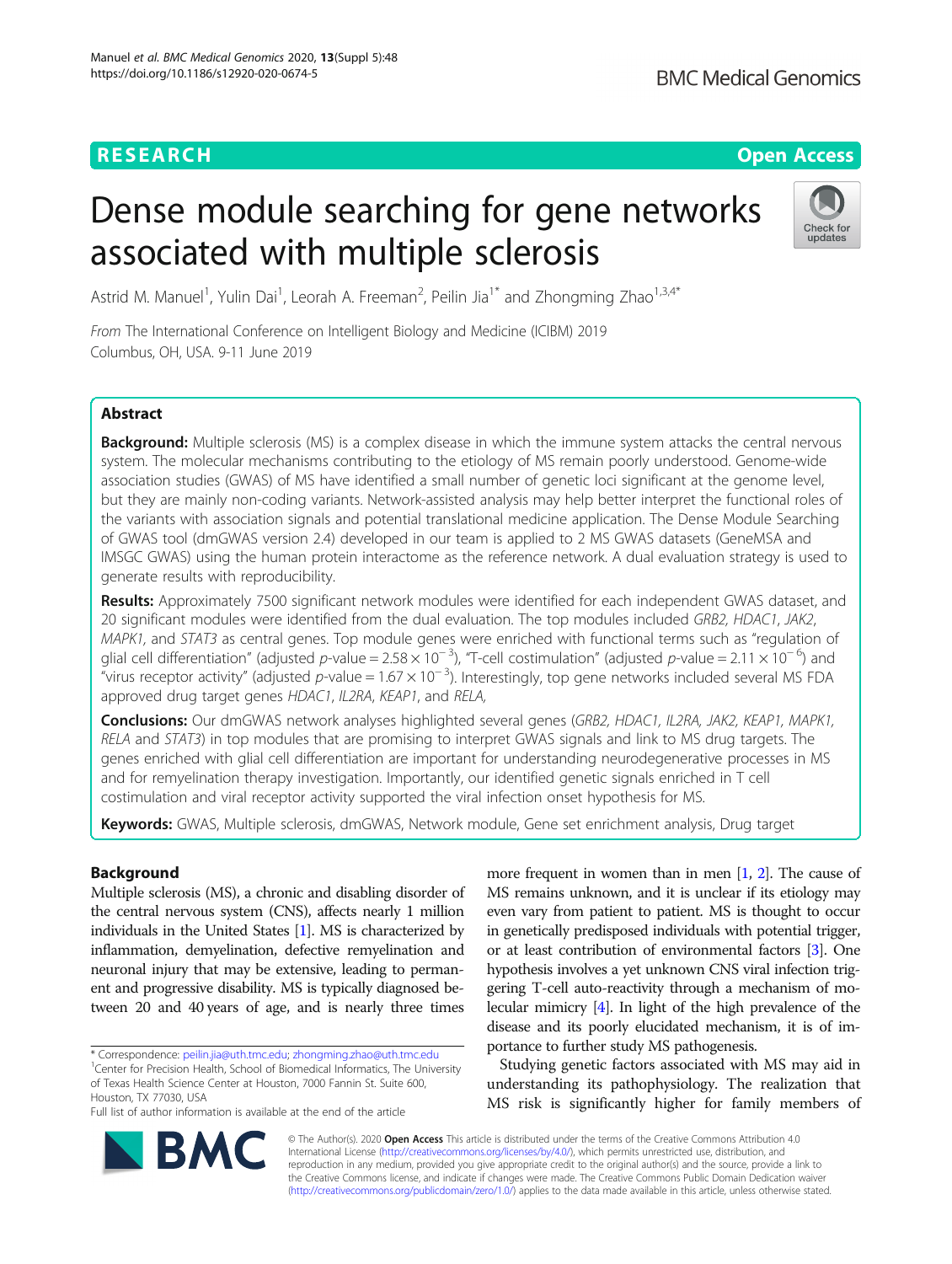affected individuals has prompted a search for genetic predisposing factors [[5\]](#page-10-0). Early genetic studies of MS developed genetic mapping for families affected with MS, which identified human leukocyte antigen (HLA) regions to be associated with MS [[5](#page-10-0), [6](#page-10-0)]. Due to limitations of sample size, these early studies were ineffective in validating other genetic risk factors of MS [\[5\]](#page-10-0). Pivotally, genomewide association studies (GWAS), which during recent years have aided in acquiring vast repositories of genetic variations associated with specific phenotypes, were performed in large MS populations [\[7\]](#page-10-0). As GWAS were performed for larger MS sample sizes than original genetic mapping studies, several genetic variations, or single nucleotide polymorphisms (SNPs), outside of the HLA region became attributed to MS [[8](#page-10-0), [9](#page-10-0)]. Some of these MS GWAS studies are publicly available in the form of GWAS summary statistics datasets, which summarize SNP level association  $p$ values in the specific population or subpopulation (i.e., without individual level genotype information to the public) [\[7\]](#page-10-0). In this work, two publicly available MS GWAS summary statistics datasets are independently and conjunctively further studied: a MS GWA study performed by the Genetic Multiple Sclerosis Association (GeneMSA) consortium in 2009 and a MS GWA study performed by the International Multiple Sclerosis Genetics Consortium (IMSGC) in 2011 [\[8,](#page-10-0) [9\]](#page-10-0). Both of these GWA studies reported some SNPs with genome-wide significance levels, but these variants are largely in the non-coding regions with unknown function, making biological interpretation difficult.

Although GWAS have come a long way in elucidating genetic variations associated with specific traits, integrating GWAS data with other kinds of datasets can aid in understanding the molecular underpinnings behind these associations [[10](#page-10-0), [11\]](#page-10-0). Additionally, differing genotyping platforms used by GWAS and other factors (ethnic background, sample size, statistical tests) can make it difficult to perform meta-analytical studies, but network-based analysis is a promising approach to detect combinatory association signals in network modules. This study aims to apply network approach to find joint association signals at the network modules, and thus, leading to biologically interpretable results [[12](#page-10-0), [13\]](#page-10-0). A new version of the dense module searching algorithm (dmGWAS) is used to integrate GWAS signals with a comprehensive human protein-protein interaction (PPI) network so that MS candidate subnetworks can be identified [\[11\]](#page-10-0). Uniquely, dense module searching was performed independently on the 2 MS GWAS studies mentioned above. Lastly, this study also aims to jointly examine independent MS GWAS modules by using the dual evaluation function of the dmGWAS package. This evaluation strategy would enhance the results in a reproducible fashion, since the replication rate is often low in GWA studies of complex disease.

#### Materials and methods

#### Obtaining gene-level p-values by Pascal

The GeneMSA GWAS and IMSGC GWAS summary statistics data were respectively accessed through the public databases dbGaP and GWAS Catalogue [[14](#page-10-0), [15](#page-10-0)]. The human PPI network was downloaded from the public Human Protein Reference Database (HPRD) [\[16](#page-10-0)], as demonstrated in [[17,](#page-10-0) [18\]](#page-10-0). The GeneMSA GWAS data was collected by the Sentrix HumanHap 550-BeadChip genotyping platform, and the IMSGC GWAS data was collected by the Human660-Quad chip genotyping platform [[8,](#page-10-0) [9\]](#page-10-0) (Additional file [1](#page-9-0): Table S1).

Summary statistics data is presented in the form of SNPlevel association  $p$ -values. In this study, gene-level  $p$ -values  $(p_{\sigma})$  are needed as input for dense module searching by dmGWAS. To obtain  $p_g$  measures, a pathway scoring algorithm (Pascal) was used, which considers combined SNP-level effects (Fig. [1\)](#page-2-0) [\[19\]](#page-10-0). The  $p_g$  values were obtained with default Pascal settings, which uses the sum-of-chi-squares (SOCS) test and considers the gene region along with 50 kilobase pairs upstream/downstream of the gene region [[19](#page-10-0)]. Pascal  $p_{\sigma}$  measurements were obtained independently for each MS GWAS dataset examined. We excluded those genes whose  $p_{\sigma}$  was smaller than 10<sup>-12</sup> because they would likely be dominant in the top modules and disrupt our dense module searching process.

#### Dense module searching (DMS) and dual evaluation by dmGWAS

Dense module searching was performed with the DMS function of dmGWAS (version 2.4) Linux binary R package that is available at [\[20\]](#page-10-0). This function calculates each  $p_{\sigma}$  value as a node weight and scores each subgraph based on a quantitative summary of all the weights in each module [\[11](#page-10-0)]. This function was executed for each MS GWAS dataset independently. The outcome of DMS is in the form of an RData results file which contains modules with significant z-scores  $(Z_m)$ , where each module is named by its seed gene.  $Z_m$  measurements by dmGWAS are acquired by

$$
Z_m = \frac{\sum Z_i}{\sqrt{k}},
$$

where  $z_i$  was transferred from  $p_g$  following the normal distribution function, and k represents the number of genes present within each module  $[11]$  $[11]$ . The top modules with the highest  $Z_m$  values were considered for our independent network analysis and validation.

The dual evaluation function of dmGWAS (dualEval) takes into consideration two module output lists (each from a GWAS dataset in this analysis) from DMS function and performs dense module searching based on the two module lists (Fig. [1\)](#page-2-0)  $[11]$  $[11]$ . This was used to assess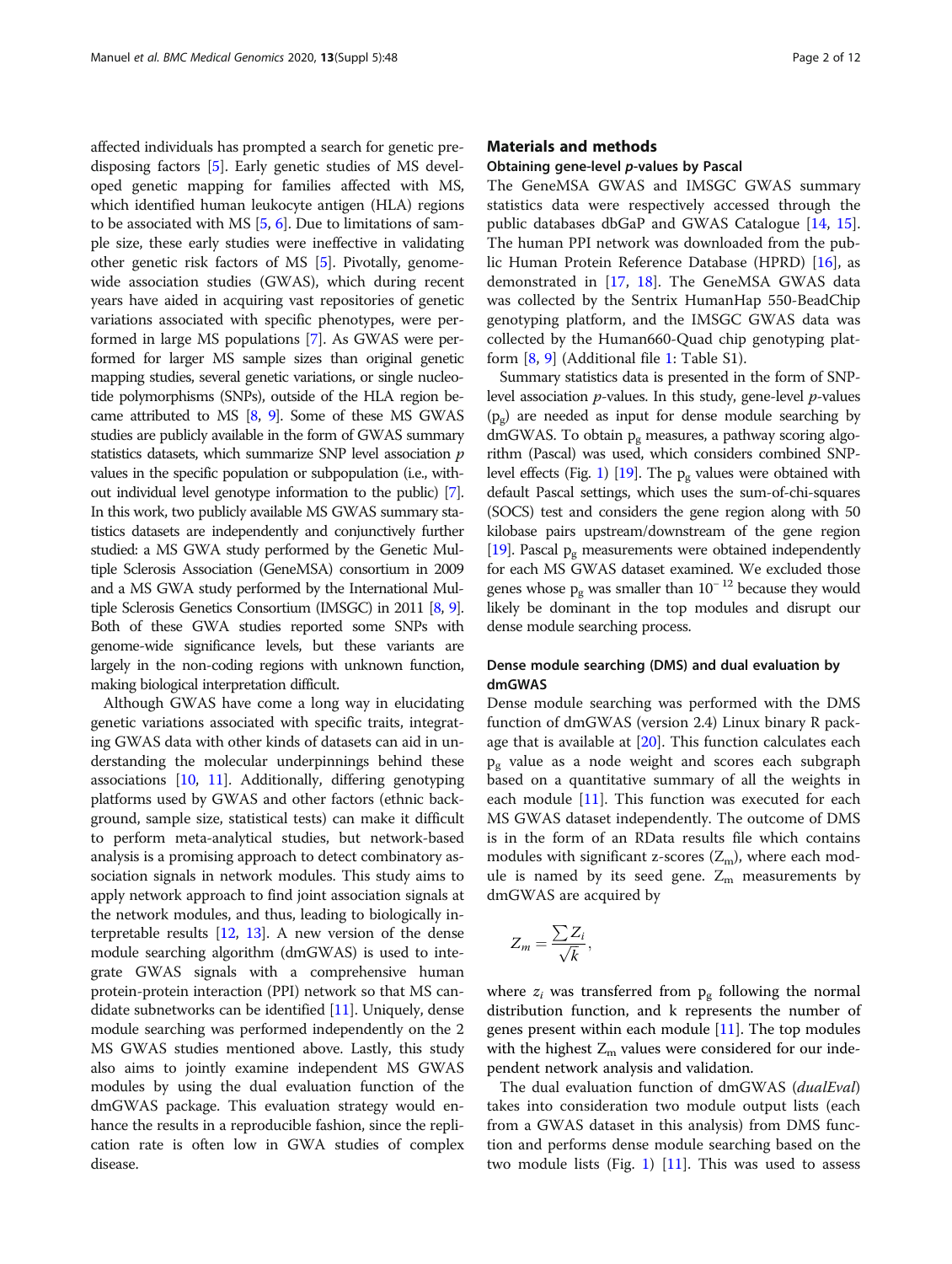<span id="page-2-0"></span>

the overall results of dense module searching from both GeneMSA GWAS and the IMSGC GWAS datasets. Specifically, dual evaluation was performed by using one GWAS dataset (e.g., IMSGC) as the discovery set and the other (e.g., GeneMSA) as the evaluation set, and the consistent results will be reported. Because the IMSGC GWAS had a larger sample size and stronger association signals, we used its DMS modules for the discovery (Additional file [2:](#page-9-0) Figure S1) and used the DMS modules from GeneMSA GWAS dataset to evaluate IMSGC modules. After implementation of the dualEval function by dmGWAS, significant modules from discovery set were merged.

#### Network visualization and validation

The software Cytoscape was used for network visualization. Cytoscape is a popular open source tool commonly used for analysis of biomedical networks [\[21\]](#page-10-0). Nodes and edges derived from the module results by running dmGWAS version 2.4 were imported into Cytoscape. The NetworkAnalyzer tool, a built-in Cytoscape tool that measures a variety of network parameters, was used to assess the resulting networks [[21](#page-10-0)]. The measure of betweenness and centrality (Betweenness) was used to measure the functional importance of the nodes in top modules. The betweenness value, computed by the Brandes fast algorithm, highlights nodes that join communities of dense subnetworks together [[22](#page-10-0)–[24](#page-10-0)]. Brandes fast algorithm computes betweenness by Freeman's general formula:

$$
Betweenness = \sum_{s \neq v \neq t \in V} \frac{\sigma_{st}(v)}{\sigma_{st}},
$$

where  $V$  is the set of vertices,  $s$  and  $t$  represent vertices such that  $\sigma_{st}$  can denote a path from s to t, and  $\sigma_{st}(v)$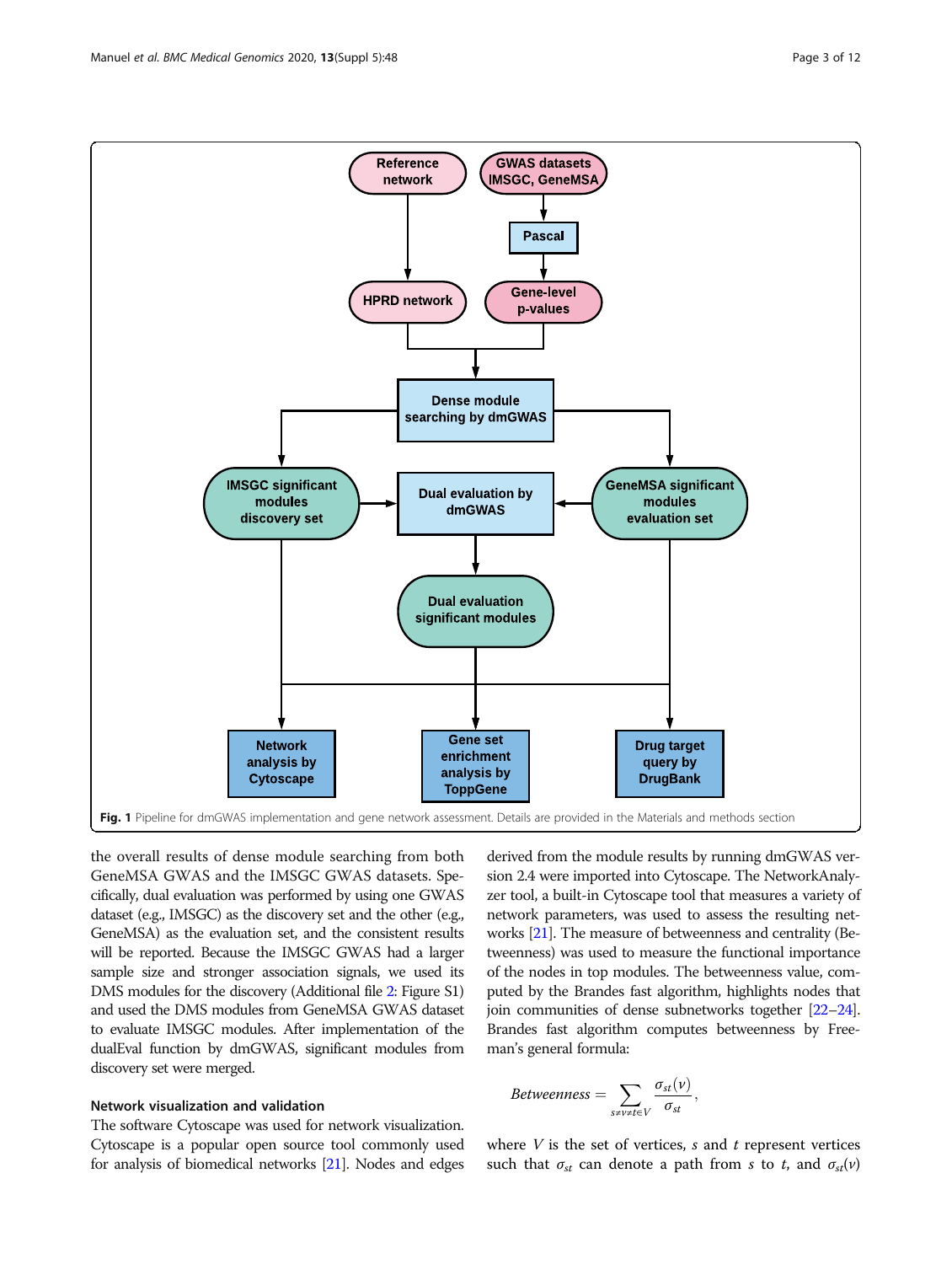can denote the number of shortest paths from  $s$  to  $t$  that vertex  $\nu$  lies on [[23,](#page-10-0) [25](#page-10-0)].

Functional enrichment analysis by ToppGene Suite [[26](#page-10-0)] was performed for validation of our resulting MS gene networks. ToppGene (also known as ToppCluster) is a web-based tool that performs enrichment analysis based on annotations of experimentally validated categorical data about human genes [\[26\]](#page-10-0). Annotations from the Gene Ontology (GO) database were reported from our analysis [[27](#page-10-0)]. Genes within top 10 modules were considered as the input for each functional enrichment analysis performed on individual GWAS data sets. The complete discovery set of genes from significant dual evaluation modules were considered for the functional enrichment analysis of the dual evaluation results. Calculations of significance level by ToppGene Suite was done by a probability density function [\[26\]](#page-10-0). Multiple testing correction was conducted using the Benjamini-Hochberg method for all annotation features, which provided adjusted p-values for enrichment results [[28](#page-10-0)]. A functional enrichment annotation limit of 100 genes was chosen per annotation report, as all gene lists ranged from 26 to 56 genes.

A drug target search within the DrugBank database was performed for further evaluation of the translational potential of the resulting gene networks. DrugBank is a public online database, which contains rich biochemical information about drugs and their gene targets [\[29\]](#page-10-0). The DrugBank database was queried for MS FDA approved drugs and their pertaining drug targets. The searched drug targets were then compared to our resulting top 1 % modules and dual evaluation discovery modules. Overlapping drug targets and genes were then reported, along with corresponding  $p_g$  values.

#### Results

#### Multiple sclerosis modules identified by dmGWAS

We used dmGWAS tool to search the gene network modules with enriched signals in 2 MS GWAS datasets (Fig. [1\)](#page-2-0). We identified 7458 network modules from GeneMSA GWAS data and 7566 modules from IMSGC GWAS data. We first examined those modules from GeneMSA data. The top module (the highest scored module) included 14 genes and had a normalized  $Z_m$  score 7.73 and module p-value  $(p_m)$  of 1.04 × 10<sup>-14</sup>. This top module had the central node HDAC1 with a Betweenness measure of 0.76 and a genelevel *p*-value ( $p_g$ ) of 0.26 (Fig. [2a](#page-4-0)). The most significant genes within this top module included *PHF12* ( $p_g = 4.96 \times 10^{-4}$ ), which directly connected to central node HDAC1, and DMC1 ( $p_g = 4.96 \times 10^{-4}$ ). Note that a network module with enriched association signals does not require each node to have significant  $p_g$  value; and this is one of the advantages to search a set of genes, each of which has weak or moderate signal, but their interaction contribute to a strong, combinatory signal. Among the 7458 modules identified from the

GeneMSA GWAS dataset, the top 10 modules contained 37 genes. All top 10 modules had a normalized  $Z<sub>m</sub>$  greater than 7.66 and a  $p_m$  less than 2.04 × 10<sup>-14</sup> (values pertaining to 10th top module). Cytoscape visualization of the merged GeneMSA top 10 modules (Fig. [2](#page-4-0)b) contained the central genes  $STAT3$  ( $p_g = 1.81 \times 10^{-3}$ , Betweenness = 0.574) and HDAC1 ( $p_{\sigma}$  = 0.26, Betweenness = 0.54). Other central genes in GeneMSA top 10 modules included STAT5A ( $p_{\sigma} = 3.25 \times$  $10^{-3}$ , Betweenness = 0.28), *ESR2* ( $p_g = 0.02$ , Betweenness = 0.22) and *RELA* ( $p_g = 0.08$ , Betweenness = 0.16). Next, we merged the top 1 % modules (75 modules) to form a network. It contained 144 genes and presented GNB2L1  $(p_\text{g} = 0.02, \text{ Betweenness} = 0.22), \text{ SRC}$   $(p_\text{g} = 0.03, \text{ Between-}$  $ness = 0.22$ ) and  $STAT3$  ( $p_g = 1.81 \times 10^{-3}$ , Betweenness = 0.20) as most central (Additional file [3:](#page-9-0) Figure S2).

The top module from the IMSGC GWAS dataset had a normalized  $Z_m$  value 11.13 ( $p_m < 2.20 \times 10^{-16}$ ) and contained 9 genes. JAK2 was highly central (Betweenness = 0.75) within this top network with a  $p_g$  of 1.25  $\times$  $10^{-3}$  (Fig. [2c](#page-4-0)). Highly significant genes within this top module were *TNFRSF14* ( $p<sub>g</sub> = 2.16 \times 10^{-10}$ ) and *IL2RA*  $(p<sub>g</sub> = 4.37 \times 10^{-9})$ . Among the 7566 total modules identified from the IMSGC GWAS data, the top 10 modules contained 37 non-redundant genes. All these top 10 modules had  $Z_m$  values greater than 10.89 ( $p_m < 2.20 \times$ 10<sup>−</sup> 16). When these top 10 modules were merged and evaluated by Cytoscape, the gene STAT3 ( $p_{\sigma} = 8.36 \times$ 10<sup>−</sup> <sup>5</sup> , Betweenness = 0.348) appeared central in this network (Fig. [2d](#page-4-0)). Other central genes in these top 10 modules included *GRB2* ( $p<sub>g</sub> = 0.02$ , Betweenness = 0.16), *RELA* ( $p_g = 1.84 \times 10^{-4}$ , Betweenness = 0.16), *SYK* ( $p_g$  =  $3.41 \times 10^{-3}$ , Betweenness = 0.16) and NCOA1 (p<sub>g</sub> = 0.03, Betweenness =  $0.15$ ). Next, we merged top 1 % modules (76 modules). The merged network included 123 genes and showed two highly central genes:  $GRB2$  ( $p_g = 0.02$ , Betweenness = 0.31) and *EGFR* ( $P<sub>g</sub>$  = 0.07, Betweenness = 0.30) (Additional file [4](#page-9-0): Figure S3).

We next reported the dual evaluation results by using IMSGC GWAS as the discovery dataset and GeneMSA GWAS as the evaluation dataset. The top module (Fig. [3](#page-5-0)a) contained 11 genes and exhibited a normalized  $Z_m$  value 10.78 ( $p_m < 2.20 \times 10^{-16}$ ). This top module contained MAPK1 ( $p_g = 3.40 \times 10^{-5}$ ) as a central node (Betweenness = 0.60). Two genes, *TNFRSF14* ( $p_g = 2.16 \times 10^{-10}$ ) and IL2RA ( $p_g = 4.37 \times 10^{-9}$ ), were highly significant and observed in the dual evaluation top module. In addition, dual evaluation of GeneMSA (evaluation) and IMSGC (discovery) datasets identified 20 significant modules based on discovery and evaluation  $Z<sub>m</sub>$  values (Fig. [3](#page-5-0)b). All the 20 significant modules from the dual evaluation discovery set contained 56 non-redundant genes (Fig. [3](#page-5-0)c). The genes  $GRB2$  ( $p_g = 0.02$ , Betweenness = 0.54) and *MAPK1* ( $p_g = 3.40 \times 10^{-5}$ , Betweenness = 0.51) were the most central genes in the merged network. Other central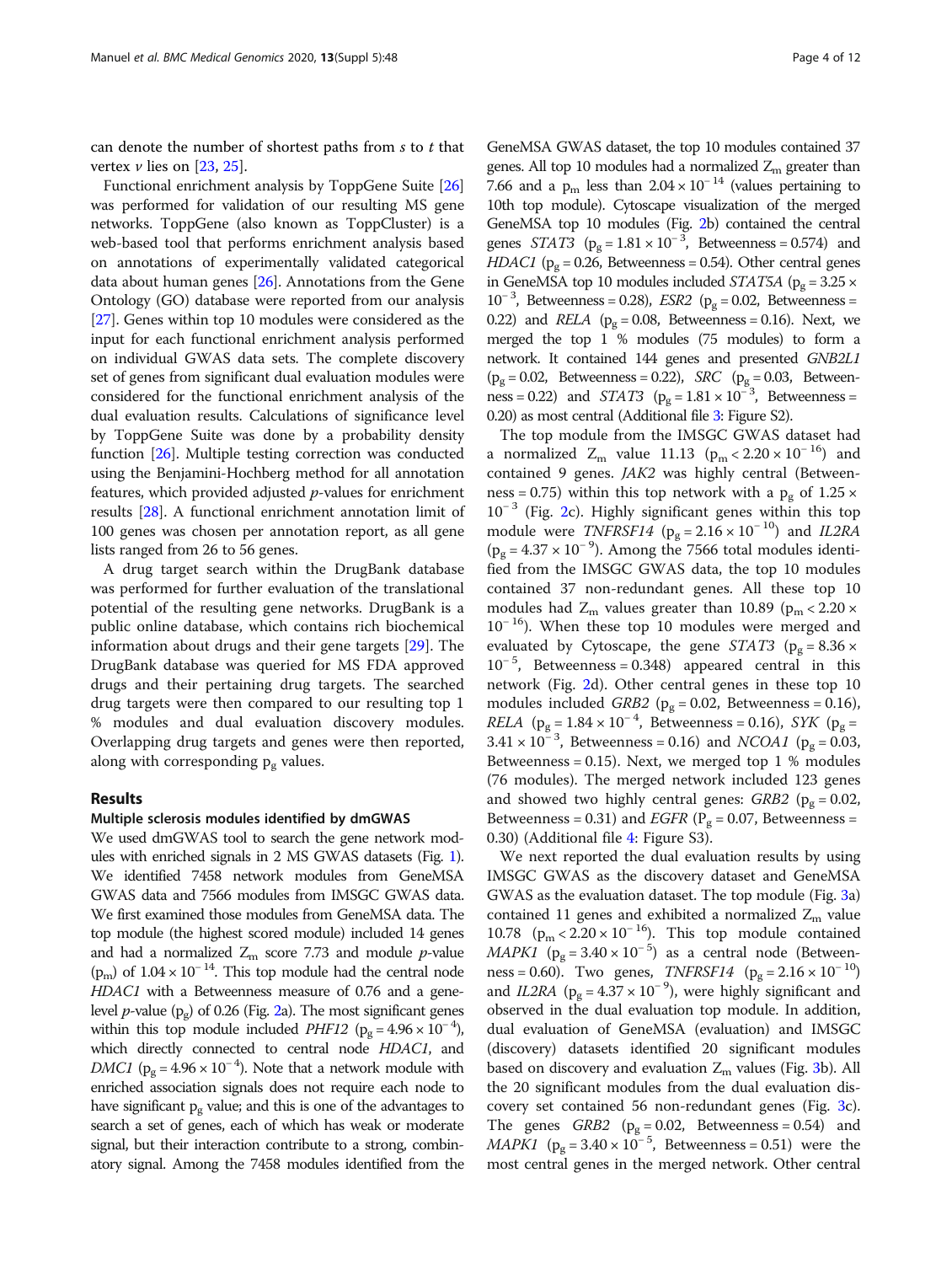<span id="page-4-0"></span>

nodes represent Pascal reported gene-level p-values as specified by legend

genes in this dual evaluation gene set included MAPK3  $(p_g = 5.07 \times 10^{-4}$ , Betweenness = 0.33), *MAP3K14* ( $p_g$  =  $3.78 \times 10^{-3}$ , Betweenness = 0.31) and *PPP2CA* ( $p_g = 1.18 \times 10^{-3}$  $10^{-4}$ , Betweenness = 0.29).

#### Gene set enrichment analysis

We first reported the functional enrichment analysis of gene list ( $n = 37$  genes) from the top 10 modules of GeneMSA GWAS dataset (Additional file [5](#page-10-0): Table S2). Interestingly, the most significantly enriched GO Molecular Function terms are all involved in the process of transcription regulation. These transcription regulation functions included "repressing transcription factor binding" (adjusted *p*-value =  $2.79 \times 10^{-7}$ ) as the most enriched GO Molecular Function term, with six contributing genes: CTNNB1, HDAC1, HDAC5, KAT5, RELA, and STAT3. Among the top five enriched GO Biological Process terms, "regulation of glial cell differentiation" was enriched with an adjusted p-value of  $2.58 \times 10^{-3}$ . Contributing genes within the glial cell differentiation process included CTNNB1, HDAC1, HES1 and RELA. Next, we reported the top five GO Cellular Component enriched terms. The second most significant one is "histone deacetylase complex" (adjusted  $p$ -value = 3.43 × 10<sup>-4</sup>) with four contributing genes: BRMS1, HDAC1, HDAC5 and PHF12. Lastly, the GO Cellular Component "I-kappaB/NF-kappaB complex" (adjusted *p*-value =  $3.53 \times 10^{-3}$ ) was also among the top five enriched for GeneMSA, which included the input genes REL and RELA.

We next performed gene set enrichment analysis of the genes ( $n = 26$  genes) from the top 10 modules from the IMSGC GWAS dataset (Additional file [6](#page-10-0): Table S3). Among the enriched GO Molecular Function terms, the top term was "phosphotyrosine residue binding" with an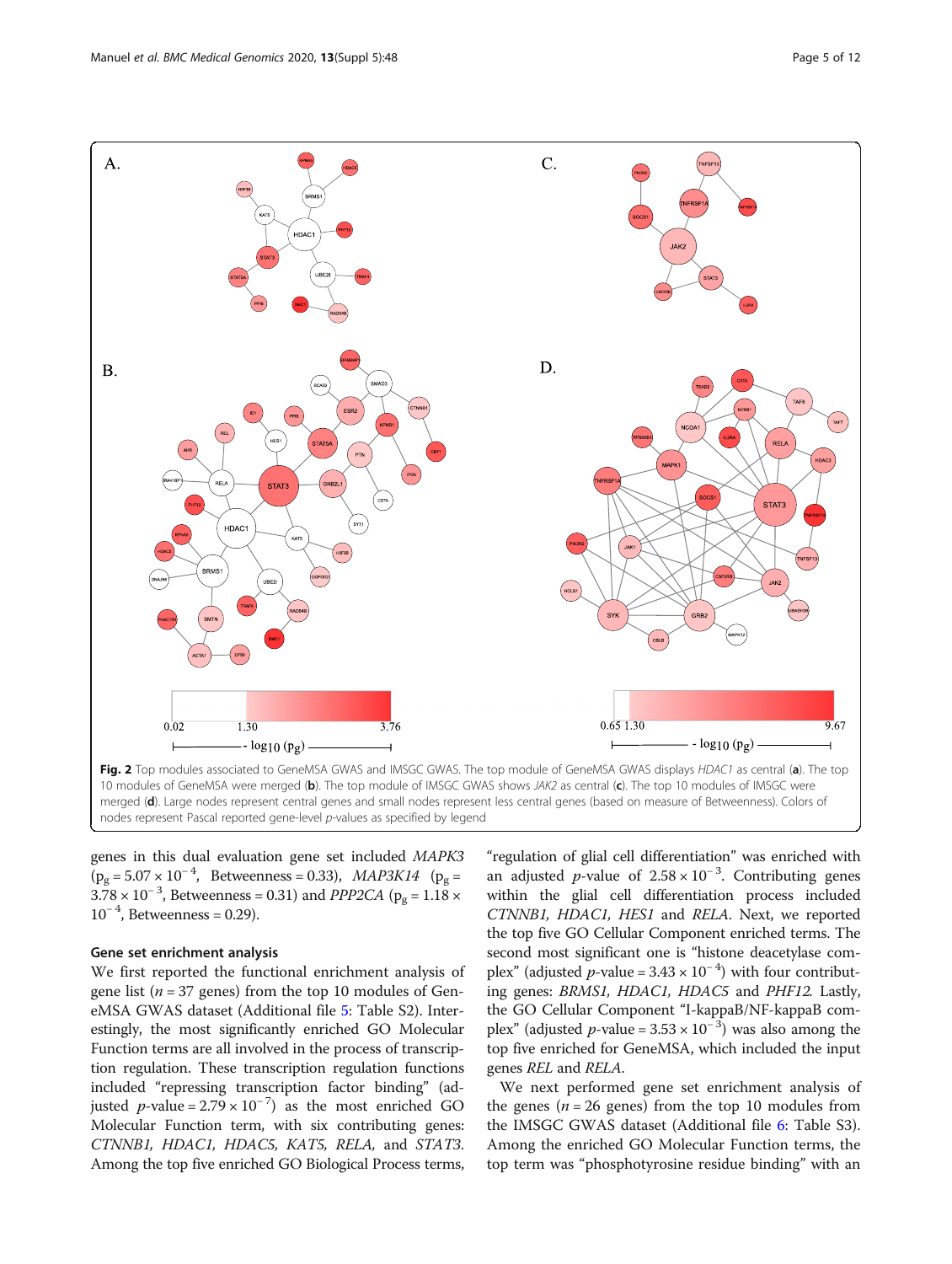<span id="page-5-0"></span>

adjusted p-value of 2.74 × 10<sup>-4</sup>. This term was identified by the input genes CBLB, GRB2 and MAPK1. Other top enriched GO Molecular Function terms of IMSGC included "protein phosphorylated amino acid binding" (adjusted p-value =  $5.46 \times 10^{-4}$ ), "non-membrane spanning protein kinase activity" (adjusted p-value =  $1.11 \times 10^{-3}$ ), "growth hormone receptor binding" (adjusted  $p$ -value = 1.11 × 10<sup>−</sup> <sup>3</sup> ) and "CCR5 chemokine receptor binding" (adjusted *p*-value =  $1.11 \times 10^{-3}$ ). Among the enriched GO Biological Process terms of IMSGC, we found the "regulation of tyrosine phosphorylation of STAT protein" was the most significant (adjusted *p*-value =  $1.58 \times 10^{-5}$ ). Five genes: HCLS1, JAK2, SOCS1, STAT3, and TNFRSF1A contributed to this GO term. Other STAT related processes within the top five IMSGC enriched GO Biological Process were "tyrosine phosphorylation of STAT protein" (adjusted pvalue =  $1.58 \times 10^{-5}$ ) and "positive regulation of STAT cascade" (adjusted p-value =  $1.58 \times 10^{-5}$ ). The top GO Cellular Component term for IMSGC gene list was "I-kappaB/NFkappaB complex" (adjusted p-value of  $1.94 \times 10^{-3}$ ) with the contributing genes NFKB1 and RELA (also observed as significant for the GeneMSA gene set).

Here, we reported the gene set enrichment analysis of the dual evaluation module genes (20 significant modules, 56 non-redundant genes, Table [1\)](#page-6-0). Among the GO Molecular Function terms, the third most significant term is

"virus receptor activity" (adjusted *p*-value of  $1.67 \times 10^{-3}$ ), which was supported by four input genes: CD80, CD86, ITGB3 and TNFRSF14. Phosphorylation and kinase related activity was once again observed within top five GO Molecular Function terms enriched for the dual evaluation gene set. These functions included "phosphotyrosine residue binding" (adjusted  $p$ -value = 1.67 × 10<sup>-3</sup>), "phosphatidylinositol-4,5-bisphosphate 3-kinase activity" (adjusted p-value =  $1.67 \times 10^{-3}$ ), "phosphatidylinositol bisphosphate kinase activity" (adjusted  $p$ -value = 1.67  $\times$ 10<sup>-3</sup>), and "protein phosphorylated amino acid binding" (adjusted p-value =  $1.67 \times 10^{-3}$ ). The top two enriched GO Biological Process terms in dual evaluation gene set were "T cell costimulation" (adjusted  $p$ -value = 2.11  $\times$ 10<sup>−</sup> <sup>6</sup> ) and "lymphocyte costimulation" (adjusted p-value =  $2.11 \times 10^{-6}$ ), which are at times necessary processes in activation of immune response [\[30,](#page-10-0) [31](#page-10-0)]. These costimulation processes both included the same 7 contributing genes: CD80, CD86, CSK, CTLA4, GRB2, MAP3K14 and TNFRSF14. The "JAK-STAT cascade involved in growth hormone signaling" (adjusted p-value =  $2.94 \times 10^{-5}$ ) was also present within top five enriched GO Biological Process terms of our dual evaluation. The top GO Cellular Component term enriched for this dual evaluation gene set was the "nuclear pore" with an adjusted  $p$ -value of  $3.79 \times 10^{-4}$ .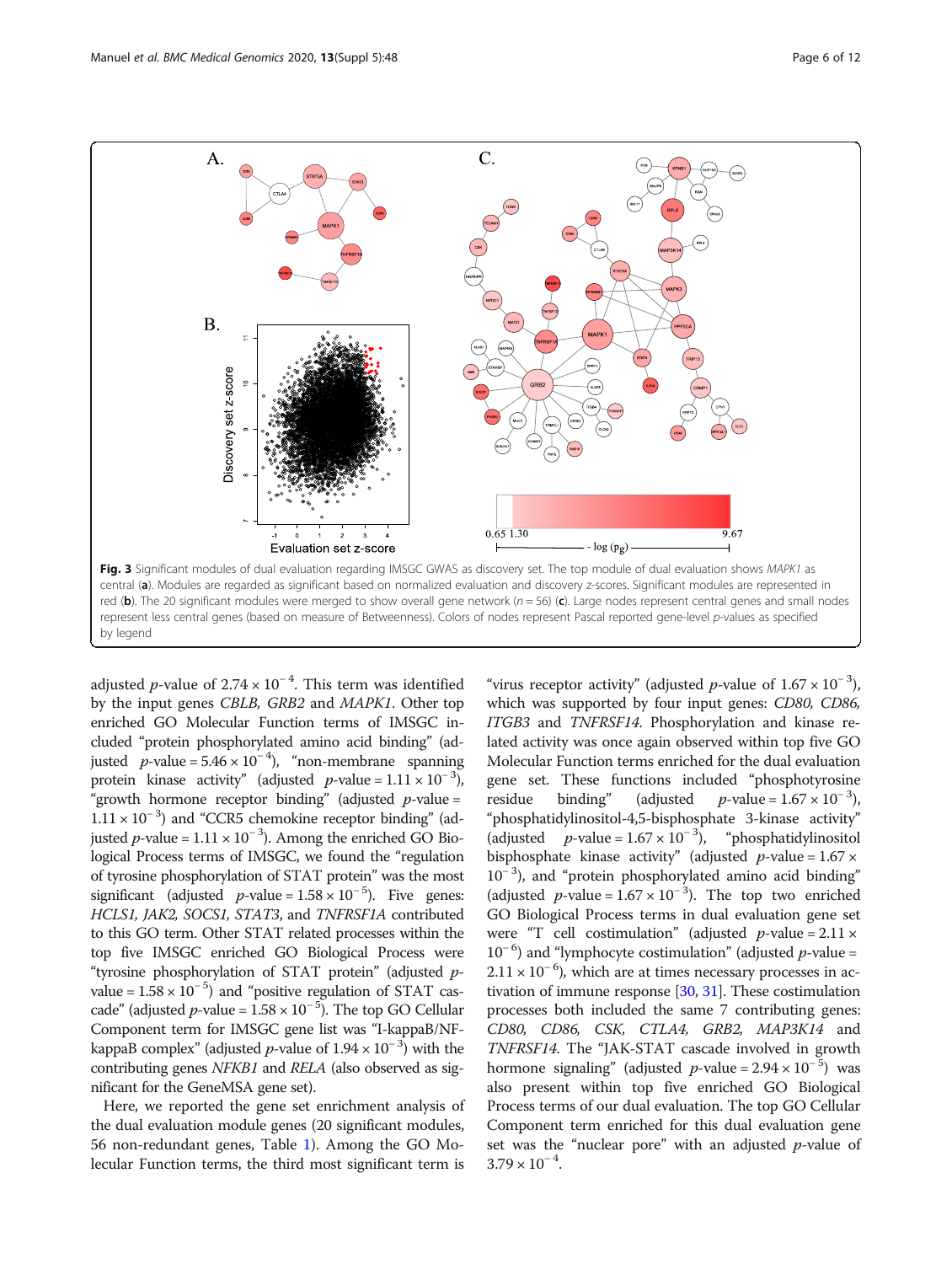| GO term                                                          | # contributing genes/ Contributing genes <sup>c</sup><br>term size <sup>b</sup> |                                                                                                  | $p$ -value                                    | adj. $p-$<br>value <sup>d</sup>               |
|------------------------------------------------------------------|---------------------------------------------------------------------------------|--------------------------------------------------------------------------------------------------|-----------------------------------------------|-----------------------------------------------|
| Molecular Function                                               |                                                                                 |                                                                                                  |                                               |                                               |
| Phosphotyrosine residue binding                                  | 3/18                                                                            | GRB2, MAPK1, MAPK3                                                                               |                                               | $1.916 \times 10^{-5}$ 1.674 $\times 10^{-3}$ |
| Phosphatidylinositol-4,5-bisphosphate 3-kinase<br>activity       | 4/62                                                                            | CD80, CD86, GRB2, PIK3R2                                                                         |                                               | $3.318 \times 10^{-5}$ $1.674 \times 10^{-3}$ |
| Virus receptor activity                                          | 4/71                                                                            | CD80, CD86, ITGB3, TNFRSF14                                                                      |                                               | $5.667 \times 10^{-5}$ $1.674 \times 10^{-3}$ |
| Phosphatidylinositol bisphosphate kinase activity                | 4/72                                                                            | CD80, CD86, GRB2, PIK3R2                                                                         |                                               | $5.987 \times 10^{-5}$ 1.674 $\times 10^{-3}$ |
| Protein phosphorylated amino acid binding                        | 3/28                                                                            | GRB2, MAPK1, MAPK2                                                                               |                                               | $7.533 \times 10^{-5}$ $1.674 \times 10^{-3}$ |
| <b>Biological Process</b>                                        |                                                                                 |                                                                                                  |                                               |                                               |
| T cell costimulation                                             | 7/82                                                                            | CD80, CD86, CSK, CTLA4, GRB2, MAP3K14, $3.704 \times 10^{-9}$ $2.113 \times 10^{-6}$<br>TNFRSF14 |                                               |                                               |
| Lymphocyte costimulation                                         | 7/83                                                                            | CD80, CD86, CSK, CTLA4, GRB2, MAP3K14, $4.037 \times 10^{-9}$ $2.113 \times 10^{-6}$<br>TNFRSF14 |                                               |                                               |
| JAK-STAT cascade involved in growth hormone<br>signaling pathway | 4/15                                                                            | MAPK1, MAPK3, STAT3, STAT5A                                                                      | $8.415 \times 10^{-8}$ 2.937 $\times 10^{-5}$ |                                               |
| Growth hormone receptor signaling pathway                        | 4/24                                                                            | MAPK1, MAPK3, STAT3, STAT5A                                                                      |                                               | $6.425 \times 10^{-7}$ 1.598 $\times 10^{-4}$ |
| Cellular response to growth hormone stimulus                     | 4/25                                                                            | MAPK1, MAPK3, STAT3, STAT5A                                                                      |                                               | $7.633 \times 10^{-7}$ 1.598 $\times 10^{-4}$ |
| Cellular Component                                               |                                                                                 |                                                                                                  |                                               |                                               |
| Nuclear pore                                                     | 5/84                                                                            | KPNB1, NUP153, RAN, SENP2, SNUPN                                                                 | $4.311 \times 10^{-6}$ $3.794 \times 10^{-4}$ |                                               |
| Clathrin-coated pit                                              | 4/69                                                                            | AMN, CLTC, EPN1, EPS15L1                                                                         | $4.666 \times 10^{-5}$                        | $2.053 \times 10^{-3}$                        |
| Endoplasmic reticulum tubular network                            | 2/12                                                                            | KPNB1, RAB18                                                                                     | $5.296 \times 10^{-4}$ 0.0136                 |                                               |
| Platelet alpha granule membrane                                  | 2/13                                                                            | ITGB3, PECAM1                                                                                    | $6.248 \times 10^{-4}$                        | 0.0136                                        |
| Cytosolic large ribosomal subunit                                | 3/67                                                                            | RPL4, RPL5, RPL17                                                                                | $9.556 \times 10^{-4}$ 0.0136                 |                                               |

<span id="page-6-0"></span>Table 1 Gene set enrichment analysis of the modules from dual evaluation<sup>a</sup>

<sup>a</sup>In this dual evaluation, IMSGC GWAS was the discovery set and GeneMSA was the evaluation set

**bContributing genes: the number of genes in the input gene set. Term size: the total number of genes in the corresponding GO term** 

c Contributing genes: those in the input genes that contributed to the enrichment

<sup>d</sup>Adjusted p-value by the Benjamini-Hochberg method [\[28](#page-10-0)]

#### Search for MS drug targets

MS FDA approved drugs and their drug targets were queried within DrugBank database for further assessment of the genes from our top networks. We found 32 unique MS FDA approved target genes. Among them, we found four drug targets overlapped with our top modules. These four genes are HDAC1, IL2RA, KEAP1, and RELA, which are the targets of 3 MS FDA approved drugs (Table [2\)](#page-7-0). HDAC1, a gene in the histone deacetylase family and the central node in the top module of GeneMSA analysis (Fig. [2a](#page-4-0)), is a target gene of the MS drug fingolimod [\[29](#page-10-0)]. Note that HDAC1 did not have a significant  $p_g$  value and would be missed in the typical GWAS analysis, but our network analysis could pinpoint this important druggable gene. Another MS drug target gene that overlapped within our modules was IL2RA, a gene which was present within the top module of IMSGC analysis, as well as in the dual evaluation top module. *IL2RA* is a target gene of the MS drug ocrelizumab. Lastly, the genes RELA and KEAP1 are targets for the MS drug dimethyl fumarate [[29\]](#page-10-0). RELA was present and relatively central within GeneMSA and IMSGC top 10 module gene lists (Fig. [2](#page-4-0)b, d). KEAP1 was present within top 1 % modules of IMSGC (Additional file [4:](#page-9-0) Figure S3). Our network analysis indicated its potential to find potential druggable genes from GWAS datasets, which often reported significant variants in the non-coding regions.

#### **Discussion**

Network approaches can assist the original GWAS analysis to find combinatory signals in a set of genes that are functionally related. This approach will help better interpret the genetic association results toward understanding the molecular mechanisms of the complex disease. In this study, the most significant modules identified by dmGWAS contained central genes that were not addressed in the original GWAS reports. This is mainly due to the genome-wide significance level set in the original GWA studies (e.g.  $p$  value <  $10^{-8}$  for each SNP). Central genes outside of significance levels may have been revealed as important interactors for their connections with highly associated genes. Four unique MS drug target genes were included in our top modules: HDAC1, IL2RA, KEAP1 and RELA. The drug target genes HDAC1 and RELA in particular were central in top modules and also contributing genes in several notable gene set enrichment results relevant to hypothesized MS mechanisms.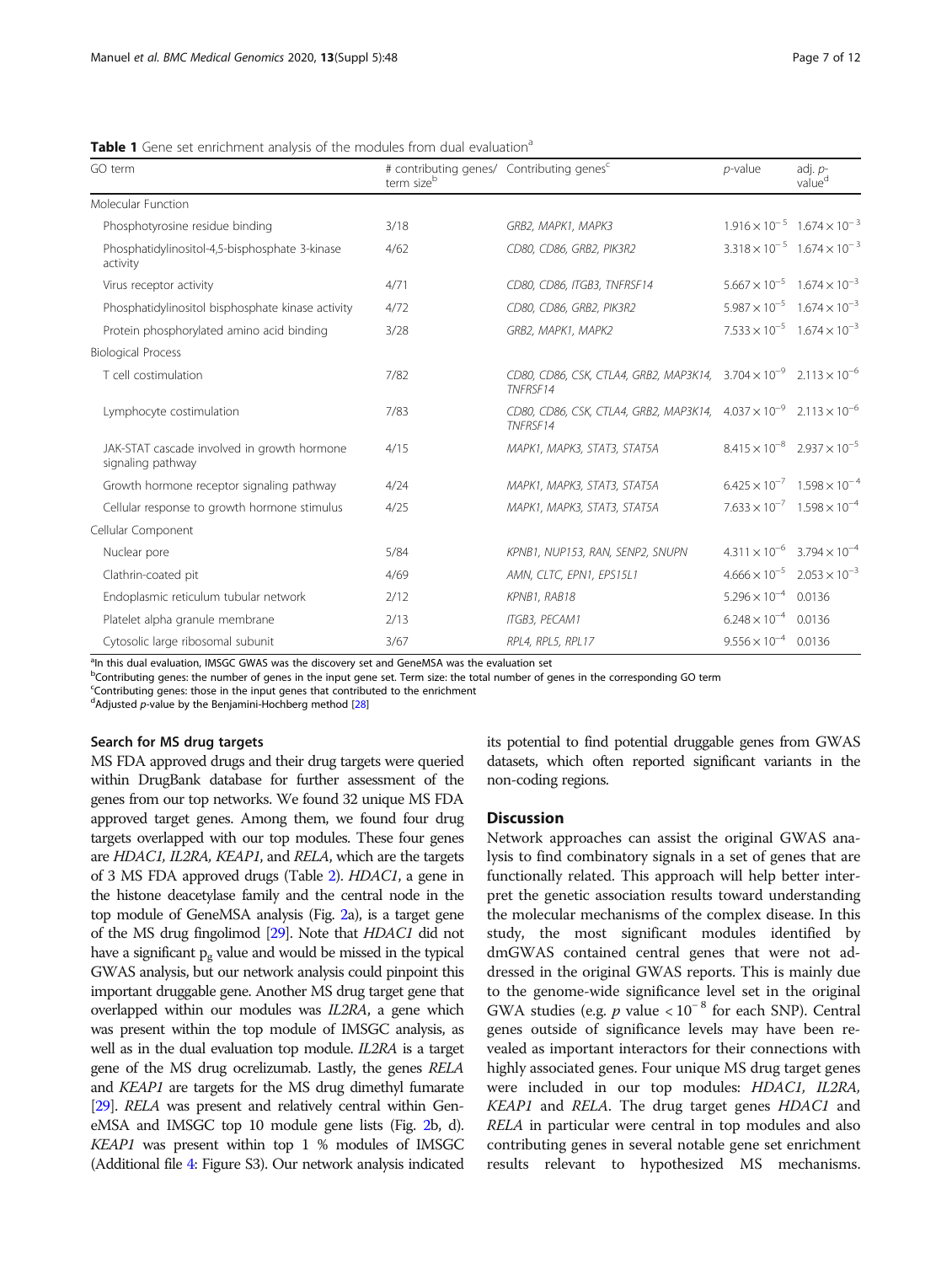<span id="page-7-0"></span>Table 2 MS FDA drug target genes within top modules

| Drug name                      | Commercial product name | Target gene | Occurrence in top modules                                                                                            | GeneMSA gene-<br>level p-value | IMSGC gene-<br>level p-value |
|--------------------------------|-------------------------|-------------|----------------------------------------------------------------------------------------------------------------------|--------------------------------|------------------------------|
| Fingolimod                     | Gilenya                 | HDAC1       | Central in top module of GeneMSA, present in<br>75/75 top 1 % GeneMSA modules                                        | 0.263                          | 0.249                        |
| Ocrelizumab                    | Ocrevus                 | $II$ $2RA$  | Present in top modules of IMSGC GWAS and<br>top module of dual evaluation, present in<br>76/76 top 1 % IMSGC modules | 0.212                          | $4.37 \times 10^{-9}$        |
| Dimethyl fumarate <sup>a</sup> | Tecfidera               | KFAP1       | Present in 1/76 IMSGC top one present modules                                                                        | 0.172                          | $2.22 \times 10^{-6}$        |
|                                |                         | RELA        | Present in 3/75 top 1 % GeneMSA modules and<br>7/76 IMSGC top 1 % modules                                            | 0.084                          | $1.84 \times 10^{-4}$        |

<sup>a</sup>Dimethyl fumarate has two target genes from module gene list (KEAP1 and RELA)

Furthermore, GRB2, JAK2, MAPK1 and STAT3 are genes of interest reported based on centrality measures. Common themes relevant to MS observed within our gene set enrichment analysis include immune system pathways, transcription and histone modification pathways, as well as growth hormone signaling pathways. Hypothesis for transcription dysregulation and epigenetic factors in MS were supported. Apart from these common themes, other pertinent enriched functions include the I-kappaB/NFkappa B complex, glial cell differentiation, virus receptor activity and T-cell and lymphocyte costimulation. These enriched GO terms supported the inflammation and viral infection onset hypotheses for MS, which have not been reported in original GWA studies.

#### Several genes of interest are FDA-approved MS drug target genes

The genes HDAC1, IL2RA, KEAP1 and RELA present within our top gene networks are of interest, as they are drug-target genes for FDA approved MS disease-modifying therapies. Gene HDAC1, which encodes histone deacetylase 1, was the most central gene in the top module of the GeneMSA GWAS dataset (Fig. [2a](#page-4-0)) and remained one of the most central genes in merged top 10 modules and merged top 1 % modules (Fig. [2](#page-4-0)b, Additional file [3:](#page-9-0) Figure S2). Although HDAC1 is outside of the accepted significance level, it may have been presented as central for being an important interactor with the relatively significant gene PHF12 and other relevant genes. It has been suggested that HDAC1 plays a role in MS pathogenesis. HDAC1 modulates histone acetylation, which plays a role in the epigenetic control of T-cell mediated immunity. Mice with a conditional deletion of HDAC1 have shown to be resistant to experimental autoimmune encephalomyelitis (EAE), a common animal model of MS [\[32\]](#page-10-0). Moreover, nuclear export of HDAC1 is associated with impaired mitochondrial function and axonal damage in MS [\[33\]](#page-10-0). HDAC1 is a drugtarget gene for fingolimod [\[29](#page-10-0), [34\]](#page-11-0) a sphingosine 1 phosphate (S1P) receptor modulator which is thought to mediate its effect in MS by sequestering lymphocytes within secondary lymphoid tissues [\[35\]](#page-11-0). The structure of the active

metabolite of fingolimod mimics that of S1P, a signaling lipid involved in many cellular functions. It has been shown that fingolimod-P, produced within the nucleus from the phosphorylation of fingolimod, binds and inhibits class I HDAC, including HDAC1, consequently enhancing specific histone acetylation [\[36\]](#page-11-0). This effect is carried out independently of S1P receptors.

The gene RELA is also a gene of interest, as it is relatively central in top modules of GeneMSA and IMSGC (Fig. [2b](#page-4-0), d), though it was not reported by either GWAS study examined. RELA is a proto-oncogene that encodes for a subunit of NF-kappaB. NF-kappaB is thought to play a central role in MS as it regulates innate and adaptive immunity, and is involved in the activation of astrocytes [[37,](#page-11-0) [38](#page-11-0)]. Activation of NF-kappaB has been described in MS brain tissue [\[39\]](#page-11-0). Transgenic inhibition of astroglial NF-kappaB was shown to improve functional outcome in EAE [\[40](#page-11-0)]. RELA has been identified as a drug-target gene of the MS medication dimethyl fumarate. Indeed, monomethyl fumarate, the active metabolite of dimethyl fumarate, was shown to decrease RELA expression in myeloid dendritic cells derived from MS patients [[41\]](#page-11-0).

IL2RA and KEAP1 are another two genes of interest within our top gene networks because they are drug target genes in MS. IL2RA is a drug-target gene of ocrelizumad, a recently FDA approved drug for treatment of both relapsing-remitting and primary progressive MS, and was present within our top gene module of IMSGC (Fig. [2](#page-4-0)c) and the top gene module of our dual evaluation (Fig. [3a](#page-5-0)). Ocrelizumab is an anti-CD20 monoclonal antibody. Its efficacy in MS is attributed to B-cell depletion. IL2RA encodes for a protein that is a constituent of the IL2 receptor. It was reported by the IMSGC GWAS to be a genetic risk factor of MS. Lastly, although KEAP1 was not reported by either GWAS study, KEAP1 is a drug target gene of the MS drug dimethyl fumarate and was present within one of our top 1 % IMSGC modules. The gene KEAP1 encodes for an adapter protein of the E3 ubiquitin ligase, which are involved in DNA repair and cell cycle controls. Dimethyl fumarate, the drug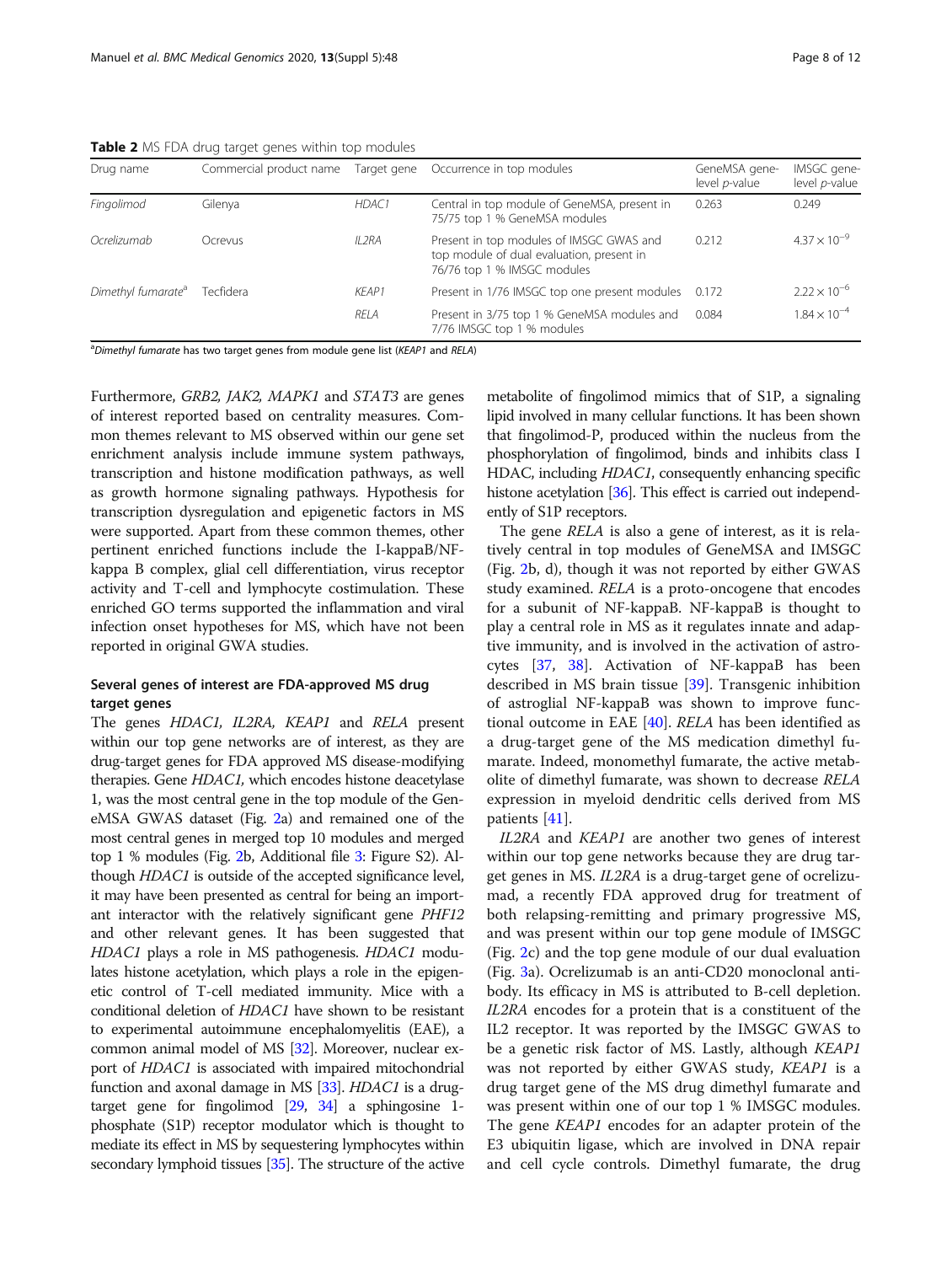which targets RELA and KEAP1, is an anti-inflammatory and central nervous system agent [[29\]](#page-10-0). Although it is known that dimethyl fumarate upregulates nuclearderived 2 (Nrf2) pathway, its relevance to MS is only hypothesized [\[29](#page-10-0)].

#### Additional genes of interest may be promising drug targets

Additional genes of interest were highlighted by their centrality within top gene modules: GRB2, JAK2, MAPK1 and STAT3. Given that the central genes HDAC1 and RELA genes are currently drug targets of FDA approved MS treatment, this suggests other central genes identified may be promising drug targets for future investigation. The protein encoding gene JAK2, which produces a protein that promotes cell proliferation through the JAK/STAT pathway, was central in our top gene module of IMSGC GWAS dataset (Fig. [2](#page-4-0)c). This gene was not previously reported by either MS GWA study. The gene STAT3, which was central in merged top 10 modules of GeneMSA and IMSGC and encodes for a protein that is a member of the STAT protein family, also plays a key role in the JAK-STAT signaling pathway. STAT3 was previously reported by the IMSGC GWAS and polymorphisms of STAT3 have been considered risk factors of MS, although the mechanism by which this association occurs is not fully understood [\[42,](#page-11-0) [43](#page-11-0)]. Previous work has highlighted the role of the JAK/STAT signaling pathway in the regulation of innate immunity and promotion of oligodendrocyte apoptosis and demyelination [[44](#page-11-0)]. Cytokines and oxidative stress promote inflammationrelated gene expression via JAK2 phosphorylation and STAT3 transcription factor activation [\[45\]](#page-11-0). Liu et al. demonstrated that JAK2 inhibitors have clinical efficacy in multiple preclinical models of MS by suppressing downstream activation of STAT, particularly STAT3 [\[46](#page-11-0)]. Modulation of the JAK/STAT pathway is thought to mediate the beneficial effect of neuroprotective compound linagliptin in cuprizone-induced demyelination [\[47\]](#page-11-0). Studies have suggested that JAK/STAT signaling occurs upstream of NF-kappaB activation [[48](#page-11-0)]. Further evidence for the involvement of the JAK/STAT and NF-kappaB pathways in MS pathogenesis was obtained from our gene set enrichment analyses. Regulation of tyrosine phosphorylation of STAT protein, which included JAK2 and STAT3 was also observed within top gene enrichment of IMSGC, along with more STAT regulation pathways. Within the dual evaluation enrichment results, the JAK-STAT cascade involved in growth hormone signaling pathway was observed with the contributing genes of interest MAPK1 and STAT3. The cellular component I-kappaB/NF-kappaB complex was enriched for both the GeneMSA and IMSGC enrichment results and included the contributing drug target gene RELA.

MAPK1, a gene part of the MAP kinase family and an essential part of the growth hormone signaling cascade, was the central gene in the top module of our dual evaluation (Fig. [3a](#page-5-0)), regarding IMSGC as the discovery set. MAPK1 was previously reported by the IMSGC GWAS, and has been identified as a risk locus for MS [[49](#page-11-0)]. The gene GRB2, a gene that encodes for the growth factor receptor bound protein, was seen as central in the merged significant dual evaluation gene modules (Fig. [3c](#page-5-0)) and in the top 1 % modules of IMSGC (Additional file [4:](#page-9-0) Figure S3). This gene was not reported by either GWA study examined. However, GRB2 has also been considered of a biological relevance by another MS network-based report and has been shown to be upregulated in EAE [\[50,](#page-11-0) [51](#page-11-0)]. The genes GRB2, JAK2, MAPK1 and STAT3 may be of consideration for future MS drug target experimentation because of their central presence in our top modules.

#### Gene set enrichment analysis supports epigenetic hypothesis in MS

Transcription factors have been attributed to subtypes of MS and hypothesized to dysregulate certain genes, thereby contributing to MS onset [\[52](#page-11-0), [53](#page-11-0)]. The involvement of transcription factor dysregulation is supported by our study, given that our enrichment results showed many transcription factor processes within top five significantly enriched categories. The top enriched GO Molecular Function term in GeneMSA was "repressing transcription factor binding", which included the genes of interest HDAC1, RELA and STAT3. Other enriched transcription regulation functions reported for GeneMSA include "activating transcription factor binding" and "RNA polymerase II distal enhancer sequence-specific DNA binding", which both included HDAC1 and RELA. Transcription regulation GO Cellular Component terms enriched for IMSGC were "transcription factor TFTC complex" and "transcription factor TFIID". Additionally, epigenetic factors are thought to mitigate the environmental factors of MS [\[34](#page-11-0)]. This epigenetic factor hypothesis of MS was also supported by our results, as "histone deacetylase complex" was a top enriched GO Molecular Function term and a member of the histone deacetylase family, HDAC1, was highly central in top GeneMSA modules [\[34\]](#page-11-0). Another epigenetic enriched function within GeneMSA was the GO Molecular Function term "chromatin DNA binding", which included the genes of interest HDAC1, RELA and STAT3.

#### Genes identified for enriched regulation of glial cell differentiation and growth factor signaling

Regulation of glial cell differentiation was observed for the GeneMSA enrichment results. Glial cells include oligodendrocytes, astrocytes, and microglia, which are cells of interest in processes of MS pathogenesis. Oligodendrocytes are cells responsible for myelin sheath synthesis, and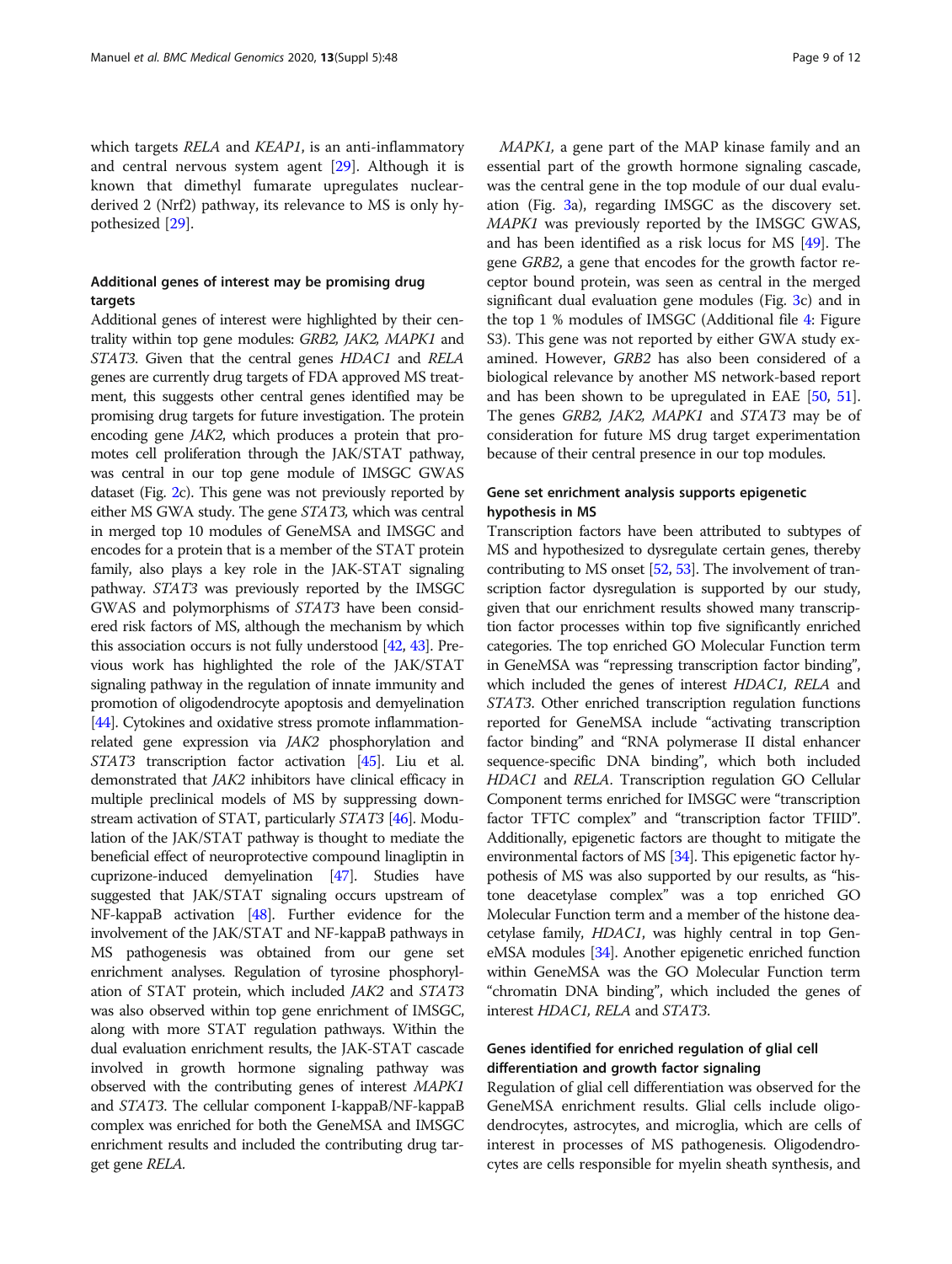<span id="page-9-0"></span>microglia and astrocytes are involved in innate immune responses within the central nervous system [\[54](#page-11-0)–[56](#page-11-0)]. Myelin restoration is seen as a therapeutic strategy that could potentially aid in reversing neurological disabilities exhibited by people living with MS [\[57,](#page-11-0) [58\]](#page-11-0). As MS remyelinating therapies become more sought after, this suggests that genes involved in the enriched function for regulation of glial cells may be of interest: CTNNB1, HDAC1, HES1 and RELA. Interestingly, epidermal growth factor receptor (EGFR) was shown as central within our top 1 % IMSGC gene modules (Additional file 4: Figure S3), and involvement of growth factors signaling pathways, phosphotyrosine residue binding and protein phosphorylated amino acid binding are supported by our gene set enrichment analysis. EGFR overexpression was found to enhance oligodendrocyte differentiation and axonal myelination, suggesting that EGFR targeting may represent a viable strategy for myelin repair [\[57\]](#page-11-0).

#### Viral insult hypothesis for MS etiology supported by virus receptor activity and T cell costimulation

Although the cause of MS is unknown, this complex disease has been attributed to the occurrence of a viral insult at a young age, later causing onset of neurological deficits in genetically predisposed individuals. This hypothesis is regarded as the most probable by some investigators [[31](#page-10-0)]. Functional enrichment analysis of significant dual evaluation gene modules supports this hypothesis as T cell costimulation, lymphocyte costimulation and virus receptor activity were significantly enriched. Costimulation pathways of T cell and B cell activation have been exhibited in pathogen infection, and costimulation pathways of immune response activation have been linked to a viral context [\[30\]](#page-10-0). These lymphocyte costimulation pathways, coupled with enrichment of virus receptor activity suggest that the viral hypothesis for MS onset is relevant, and may occur through T cell costimulation. The genes found to be involved in MS virus receptor activity may be of interest for experimental validation of this viral onset hypothesis: CD80, CD86, ITGB3 and TNFRSF14. Finally, the genes involved in T-cell costimulation may also be further investigated to discover if the autoimmune response in MS truly occurs through this immune response activation pathway: CD80, CD86, CSK, CTLA4, GRB2, MAP3K14 and TNFRSF14.

#### Limitations and future work

There are several limitations in this study. One is data heterogeneity between IMSGC and GeneMSA GWAS datasets. Another limitation of this study is that some genes within our networks may be highly connected with the most significant genes (at individual gene level), and this makes them more likely to be detected due to lack of PPI reference network completeness. On the other hand, the

PPI network is still incomplete, and does not include all the protein-coding genes. Thirdly, the highly associated HLA region within MS GWAS datasets is also a limiting factor, as these highly associated regions may mask the association signals of other regions. We will expand our work in future. First, we may include more genetic association data, including both common and rare variants from genome sequencing data, once they are available. Second, we may integrate gene expression and GWAS signal from the same disease (MS) to detect more reliable and causal signals. Tools such as EW-dmGWAS [\[59\]](#page-11-0) can be applied. Thirdly, functional annotations are available from various resources. We will evaluate these association signals using additional annotations such as epigenetic marks, expression quantitative trait loci (eQTL), tissue-specificity and cell types, among others. Tissue specificity enrichment analysis of genetic variations in association studies has shown interesting results, as demonstrated in our multitrait GWAS analysis [[60](#page-11-0)]. Finally, further experimental validation of supported and proposed MS mechanisms is needed using cell lines and animal models.

#### Conclusions

The dmGWAS (version 2.4) tool, previously developed by members of our team, was used to integrate the GeneMSA and IMSGC GWAS with the human interactome to interpret genetic associations. Through a dual evaluation approach, this network-based analysis could effectively yield top modules evaluated by the presence of MS FDAapproved drug target genes: HDAC1, IL2RA, KEAP1 and RELA. Other central genes present within top modules are suggested as potential drug targets for MS: GRB2, JAK2, MAPK1 and STAT3. The independent gene set enrichment results of both GeneMSA and IMSGC top modules supported the hypothesis of epigenetic factors involved in dysregulation of genes in MS. GeneMSA enrichment of top 10 modules presented a pathway involved in regulation of glial cell differentiation, thereby identifying genes that are promising for remyelination therapy investigations. Furthermore, a dual evaluation of both MS GWAS identified genes enriched in virus receptor activity, supporting the viral onset hypothesis for the etiology of MS.

#### Supplementary information

Supplementary information accompanies this paper at [https://doi.org/10.](https://doi.org/10.1186/s12920-020-0674-5) [1186/s12920-020-0674-5.](https://doi.org/10.1186/s12920-020-0674-5)

Additional file 1: Table S1. Publicly available MS GWAS summary statistics data

Additional file 2: Figure S1. SNP-level and gene-level Manhattan plots comparing individual MS GWAS data.

Additional file 3: Figure S2. Top 1% modules of GeneMSA.

Additional file 4: Figure S3. Top 1% modules of IMSGC.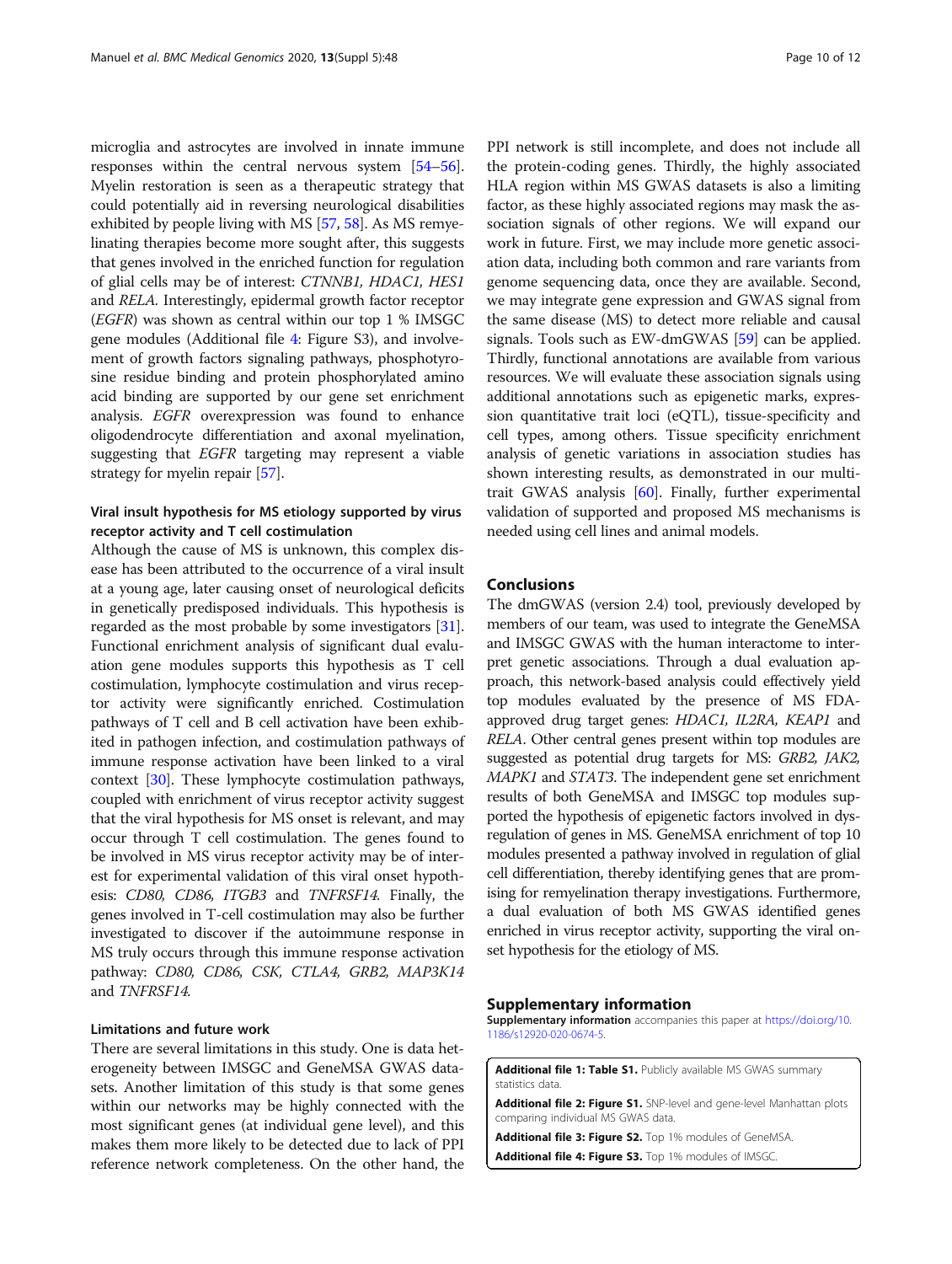<span id="page-10-0"></span>Additional file 5: Table S2. Gene set enrichment analysis of modules from dual evaluation of GeneMSA.

Additional file 6: Table S3. Gene set enrichment analysis of modules from dual evaluation of IMSGC.

#### Acknowledgements

We would like to thank the members of Bioinformatics and Systems Medicine Laboratory (BSML) for valuable discussion.

#### About this supplement

This article has been published as part of BMC Medical Genomics Volume 13 Supplement 5, 2020: The International Conference on Intelligent Biology and Medicine (ICIBM) 2019: Computational methods and application in medical genomics (part 1). The full contents of the supplement are available online at [https://bmcmedgenomics.biomedcentral.com/articles/supplements/](https://bmcmedgenomics.biomedcentral.com/articles/supplements/volume-13-supplement-5) [volume-13-supplement-5](https://bmcmedgenomics.biomedcentral.com/articles/supplements/volume-13-supplement-5).

#### Authors' contributions

ZZ and PJ designed the project, AMM, YD, PJ, and ZZ collected the data, AMM and YD analyzed the data, AMM and YD drafted the manuscript, and LAF, ZZ, and PJ edited the manuscript. All authors approved the final manuscript.

#### Funding

This work was partially supported by National Institutes of Health grants (LM012806, DE027393, DE028103 and DE027711). Publication charges for this article have been funded by R01LM012806. The funders had no role in the study design, data collection and analysis, decision to publish, or preparation of the manuscript.

#### Availability of data and materials

All the data used in this study are from public sources cited in our reference list. Also, additional files, which may be needed to reproduce the results presented in the manuscript, are made available as additional files.

#### Ethics approval and consent to participate

Not applicable.

#### Consent for publication

Not applicable.

#### Competing interests

The authors declare that they have no competing interests.

#### Author details

<sup>1</sup> Center for Precision Health, School of Biomedical Informatics, The University of Texas Health Science Center at Houston, 7000 Fannin St. Suite 600, Houston, TX 77030, USA. <sup>2</sup>Department of Neurology, McGovern Medical School, The University of Texas Health Science Center at Houston, Houston, TX 77030, USA. <sup>3</sup>Human Genetics Center, School of Public Health, The University of Texas Health Science Center at Houston, Houston, TX 77030, USA. <sup>4</sup> Department of Biomedical Informatics, Vanderbilt University Medical Center, Nashville, TN 37203, USA.

#### Published: 3 April 2020

#### References

- 1. Wallin MT, Culpepper WJ, Campbell JD, Nelson LM, Langer-Gould A, Marrie RA, Cutter GR, Kaye WE, Wagner L, Tremlett H, Buka SL, Dilokthornsakul P, Topol B, Chen LH, LaRocca NG. The prevalence of MS in the United States: A population-based estimate using health claims data. Neurology. 2019;92:e1–12.
- 2. Confavreux C, Vukusic S. Natural history of multiple sclerosis: a unifying concept. Brain. 2006;129(Pt 3):606–16.
- 3. Meltzer EI, Costello FE, Frohman EM, Frohman TC. New ways of "seeing" the mechanistic heterogeneity of multiple sclerosis plaque pathogenesis. J Neuro Ophthalmol. 2018;38:91–100.
- 4. Dendrou CA, Fugger L, Friese MA. Immunopathology of multiple sclerosis. Nat Rev Immunol. 2015;15:545–58.
- 5. Cotsapas C, Mitrovic M. Genome-wide association studies of multiple sclerosis. Clin Transl Immunol. 2018;7:1–9.
- 6. Fortunato N. Pathophysiology: the biologic basis for disease in adults and children. AORN J. 2006;10:311.
- 7. Pasaniuc B, Price AL. Dissecting the genetics of complex traits using summary association statistics. Nat Rev Genet. 2017;18:117–27.
- 8. Baranzini SE, Wang J, Gibson RA, Galwey N, Naegelin Y, Barkhof F, et al. Genome-wide association analysis of susceptibility and clinical phenotype in multiple sclerosis. Hum Mol Genet. 2009;18:767–78.
- 9. Sawcer S, Hellenthal G, Pirinen M, Spencer CCA, Patsopoulos NA, Moutsianas L, et al. Genetic risk and a primary role for cell-mediated immune mechanisms in multiple sclerosis. Nature. 2011;476:214–9.
- 10. Giambartolomei C, Vukcevic D, Schadt EE, Franke L, Hingorani AD, Wallace C, et al. Bayesian test for Colocalisation between pairs of genetic association studies using summary statistics. PLoS Genet. 2014;10:e1004383.
- 11. Jia P, Zheng S, Long J, Zheng W, Zhao Z. dmGWAS: dense module searching for genome-wide association studies in protein-protein interaction networks. Bioinformatics. 2011;27:95–102.
- 12. Jia P, Zhao Z. Network-assisted analysis to prioritize GWAS results: principles, methods and perspectives. Hum Genet. 2014;133:125–38.
- 13. Yu H, Lin CC, Li YY, Zhao Z. Dynamic protein interaction modules in human hepatocellular carcinoma progression. BMC Syst Biol. 2013;7(SUPPL 5):S2.
- 14. Tryka KA, Hao L, Sturcke A, Jin Y, Wang ZY, Ziyabari L, et al. NCBI's database of genotypes and phenotypes: DbGaP. Nucleic Acids Res. 2014;42:D975–9.
- 15. MacArthur J, Bowler E, Cerezo M, Gil L, Hall P, Hastings E, et al. The new NHGRI-EBI catalog of published genome-wide association studies (GWAS catalog). Nucleic Acids Res. 2017;45:D896–901.
- 16. Keshava Prasad TS, Goel R, Kandasamy K, Keerthikumar S, Kumar S, Mathivanan S, et al. Human Protein Reference Database - 2009 update. Nucleic Acids Res. 2009;37(SUPPL 1):D767–72.
- 17. Jia P, Zhao Z. VarWalker: personalized mutation network analysis of putative Cancer genes from next-generation sequencing data. PLoS Comput Biol. 2014;10:e1003460.
- 18. Jia P, Wang L, Fanous AH, Pato CN, Edwards TL, Zhao Z. Network-assisted investigation of combined causal signals from genome-wide association studies in schizophrenia. PLoS Comput Biol. 2012;8:e1002587.
- 19. Lamparter D, Marbach D, Rueedi R, Kutalik Z, Bergmann S. Fast and rigorous computation of gene and Pathway scores from SNP-based summary statistics. PLoS Comput Biol. 2016;12:1–20.
- 20. dmGWAS [<https://bioinfo.uth.edu/dmGWAS>]. Accessed 1 May 2019.
- 21. Su G, Morris JH, Demchak B, Bader GD. Biological network exploration with Cytoscape 3. Curr Protoc Bioinforma. 2014;2014:8.13.1–8.13.24.
- 22. Yoon J, Blumer A, Lee K. An algorithm for modularity analysis of directed and weighted biological networks based on edge-betweenness centrality. Bioinformatics. 2006;22:3106–8.
- 23. Brandes U. A faster algorithm for betweenness centrality. J Math Sociol. 2001;25:163–77.
- 24. Jia P, Kao CF, Kuo PH, Zhao Z. A comprehensive network and pathway analysis of candidate genes in major depressive disorder. BMC Syst Biol. 2011;5(SUPPL 3):S12.
- 25. Freeman LC. Centrality in social networks conceptual clarification. Soc Networks. 1978;1:215–39.
- 26. Kaimal V, Bardes EE, Tabar SC, Jegga AG, Aronow BJ. ToppCluster: A multiple gene list feature analyzer for comparative enrichment clustering and networkbased dissection of biological systems. Nucleic Acids Res. 2010; 38(SUPPL 2):W96–102.
- 27. Gene Ontology Consortium. The gene ontology (GO) database and informatics resource. Nucleic Acids Res. 2004;32:258D–261.
- 28. Benjamini Y, Hochberg Y. Controlling the false discovery rate: a practical and powerful approach to multiple testing. J R Stat Soc Ser B. 2018;57:289–300.
- 29. Wishart DS, Feunang YD, Guo AC, Lo EJ, Marcu A, Grant JR, et al. DrugBank 5.0: a major update to the DrugBank database for 2018. Nucleic Acids Res. 2018;46:D1074–82.
- 30. Welten SP, Redeker A, Franken KL, Oduro JD, Ossendorp F, Čičin-Šain L, et al. The viral context instructs the redundancy of costimulatory pathways in driving CD8+ T cell expansion. Elife. 2015;4.
- 31. Gilden DH. Infectious causes of multiple sclerosis. Lancet Neurol. 2005;4:195–202.
- 32. Göschl L, Preglej T, Hamminger P, Bonelli M, Andersen L, Boucheron N, et al. A T cell-specific deletion of HDAC1 protects against experimental autoimmune encephalomyelitis. J Autoimmun. 2018;86:51–61.
- 33. Kim JY, Shen S, Dietz K, He Y, Howell O, Reynolds R, et al. HDAC1 nuclear export induced by pathological conditions is essential for the onset of axonal damage. Nat Neurosci. 2010;13:180–9.